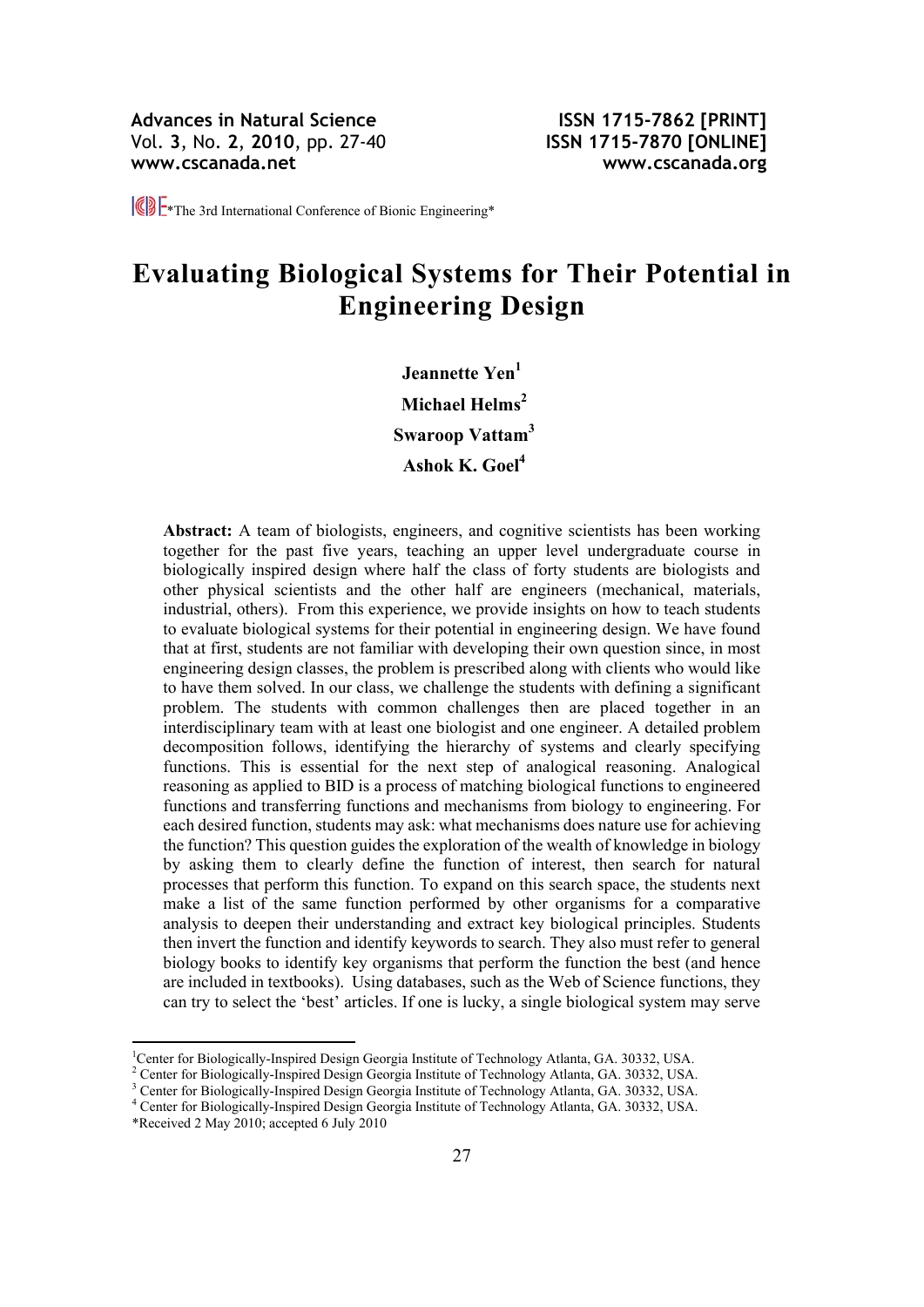as a near perfect match to lead to a successful BID. However, some of the most innovative designs are built from more than one biological system, something that evolution cannot always do. We call these compound analogies. At this point, the design iteration can take on a different approach, namely solution based rather than problem based. Here, the team takes a natural system and asks, how can this biological principle improve an engineered design or function. These twin processes: solution vs problem-based approaches both have led to innovative and creative design concepts in this interdisciplinary class.

 **Key words:** Biological systems; engineering design; interdisciplinary class

### **INTRODUCTION**

When Sir Georg Maestral removed the burrs from his dog's fur which inspired the invention of Velcro, did he know how pervasive his invention would become? Kids now don't need to learn how to tie their shoes because of Velcro fasteners, and arthritic hands can easily attach clothing without managing with buttons, zippers and hooks. Yet it took 50 years (Maestral's patent was filed in 1951) before scientists took another leap in the field of biomaterials, specifically bioadhesives, to transfer the principle by which geckos adhere to surfaces to 'stickybo, gecko tape, and its offspring (Autumn et al. 2000, Full et al. 2004: US Patent No. 6,737,160.).

As we catch this intensifying wave of interest in biologically inspired design (Bonser & Vincent 2007), designers in all fields seek methods that have proven useful in selecting the biological system with the potential to change the world. Convergent evolution, where organisms from completely different lineages arrive at the same solution to similar conditions is one means to identify key biological mechanisms that may be useful for engineered design. Many different lineages of organisms all evolved the ability to stick to surfaces using van der Waals forces and this principle has prompted today's research on bioadhesives. It may be most useful to start with these solutions when translating them into engineered designs. The biological principle of self cleaning of the Lotus plant has led to over 200 patents. What are other successful BIDs? Why are they successful? We propose that it is the process that enhances the product. In this paper, we would like to share how the synergy between biologists, engineers and cognitive scientists has defined a process that may be useful for interdisciplinary research and education where BID serves as an excellent means toward this transformative effort.

# **ANALOGY EXERCISES**

As alluded to in our companion paper (Weissburg, Tovey & Yen 2010), in practice, BID is a technique for complex problem solving using analogical design. Novel designs in one domain (engineering, architecture, etc.) are created by drawing upon solutions and patterns in the different domain of [e.g. biology; Bar-Cohen, 2006; Benyus, 1997]. Recent research on design, especially creative design, has explored the use of analogies in proposing solutions to design problems in the conceptual phase of the design process [e.g., Qian & Gero, 1996; Goel, 1997; Goel & Bhatta, 2004; Casakin & Goldschmidt, 1999; Gross & Do, 1995; Mostow, 1989; Hey et al. 2008; Davies et al., 2009]. Recognition of BID as a process of analogical transfer also has led to a few cognitive studies (Mak & Shu 2008; Linsey et al. 2008) as well as computational tools for supporting biologically inspired design [Chiu & Shu 2005, 2007; Chakrabarti et al., 2005; Sarkar & Chakrabarti 2008; Vattam et al. 2010b; Bruck at al. 2007]. However, BID remains cognitively challenging despite the advancement of relevant theories and supporting tools. Here, we present the results of five iterations of teaching a semester-long course by a team of biologists, engineers and cognitive scientists. They have been working together, team-teaching an upper level undergraduate course in biologically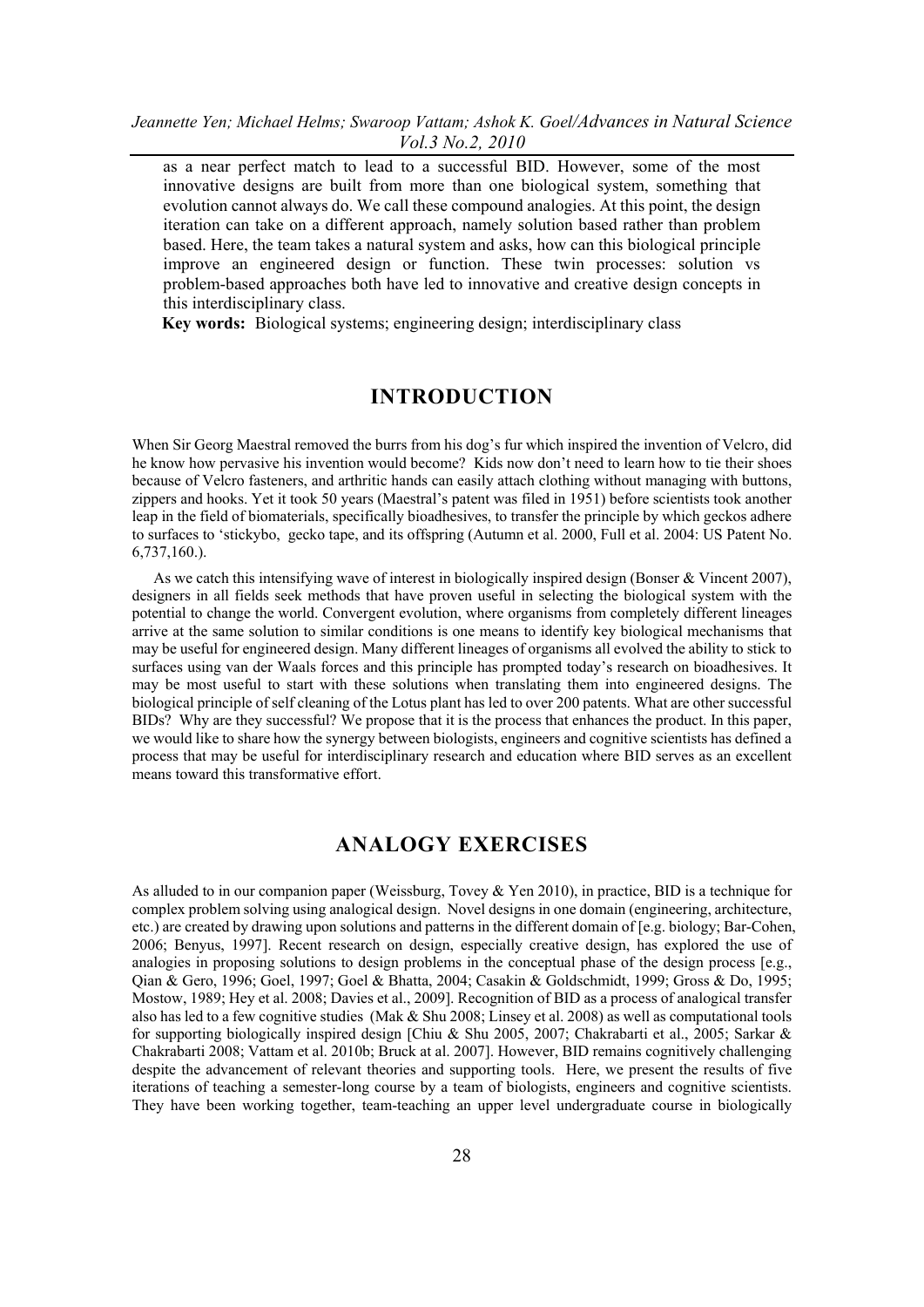inspired design where half the class of forty students are biologists and other physical scientists and the other half are engineers (mechanical, materials, industrial, others). Our first iterations of the BID course implicitly incorporated many ideas and techniques of analogical reasoning. However, over the last few years we have made several empirical findings about analogical reasoning in BID [e.g., Helms et al., 2008, 2009; Vattam et al., 2007, 2009, 2010a]. We then analyzed these findings from the perspectives of design theory and design cognition, and identified several patterns of content and process of analogies in BID, e.g., problem-driven and solution-based processes of BID [Helms et al. 2008, 2009; Vattam et al. 2010a], and compound analogy [Helms et al., 2009; Vattam et al., 2010a]. Over time, we explicitly included these content and process accounts into our teaching. From this experience, we provide insights on how to teach students to evaluate biological systems for their potential in engineering design.

# **SEARCH STRATEGIES**

Our class is comprised of undergraduates in engineering and biology who have not taken classes together before and therefore may have difficulties communicating to each other (Fig. 1).



2006. Passive propulsion in vortex wakes. J. Fluid Mech.549: 385-402. **Figure 1** 

To begin the process of breaking down barriers of communication between disciplines, we chose to form interdisciplinary design teams of engineers and biologists where the complementary skills of both engineers and biologists can be taken advantage of. When the divide between these disciplines narrows and a common knowledge base is formed where principles are recognized, an effective efficient search strategy needs to be practiced to deepen an understanding and facilitate the ability to articulate these principles. Currently, we ask the students to search the biological literature, using keywords. Three approaches are used to obtain keywords: functional indexing, inverted function, and model systems.

We have found that in general the larger number of function matches, the better is the final design. This requires a shared, interdisciplinary language, and we provide the structure-behavior-function (SBF) language to serve as the communication link between unlikely disciplines. Once the students learn how to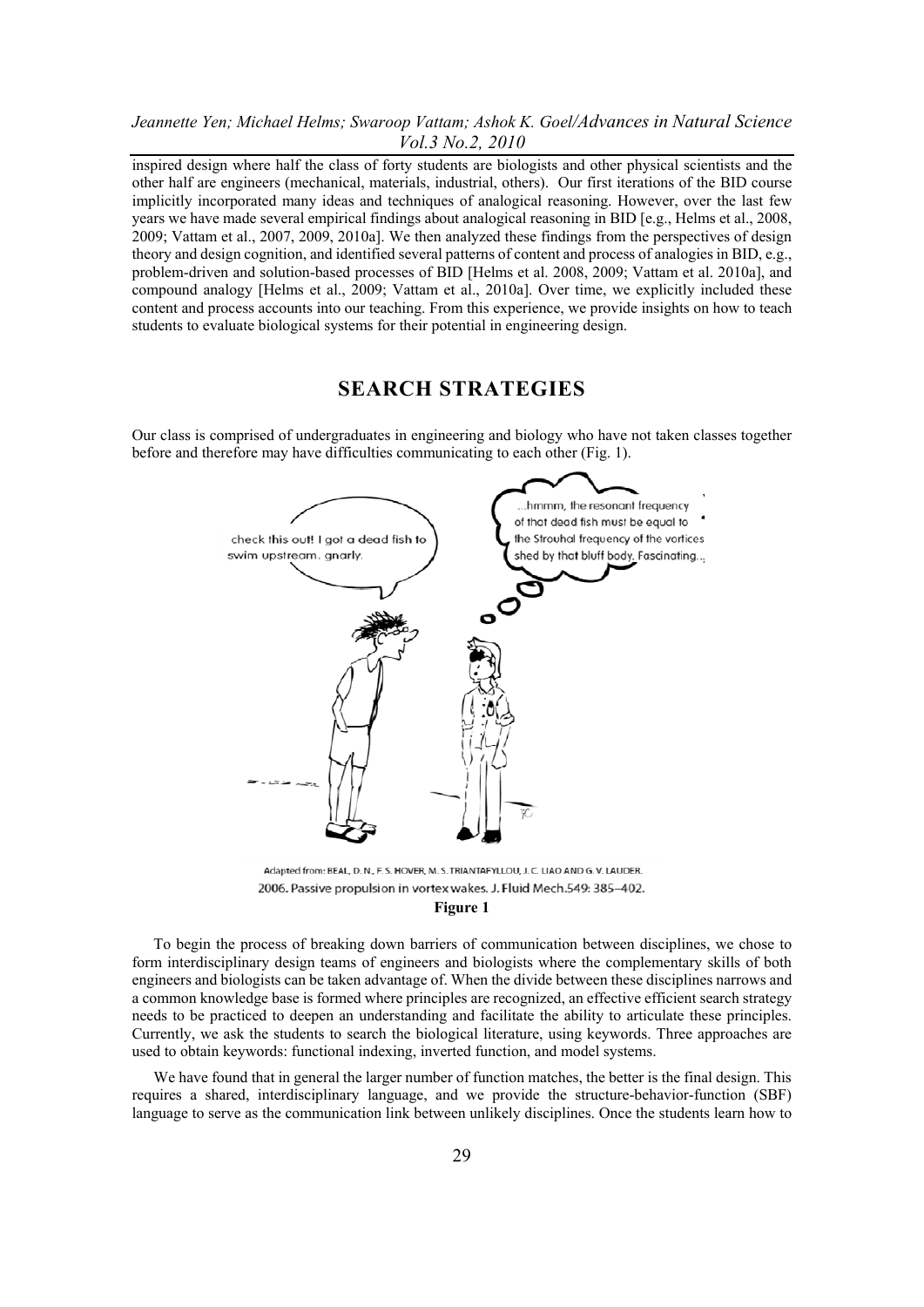use the SBF language (Goel & Stroulia 1996; Prabhakar & Goel 1998; Goel, Rugaber & Vattam 2009), both biological and mechanical functions become clearer and the analogies can be more easily made.

#### *Case Study:*

To explain how we use these approaches, we present an example from our 2009 class where one of our challenges was to understand how nature conserves water, the essence of life. By selecting an issue of topical interest globally, students immediately were engaged in a design that matters. Motivation was spurred with statements backed by data such as these:

- 1. Of the 6 billion people on earth, 1.1 billion do not have access to safe, clean drinking water. (www.charitywater.org)
- 2. The U.S. Environmental Protection Agency currently does not regulate 51 known water contaminants. (www.foodandwaterwatch.org)
- 3. While the average American uses 150 gallons of water per day, those in developing countries cannot find five. (www.charitywater.org)
- 4. The water and sanitation crisis claims more lives through disease than any war claims through guns. (www.water.org)
- 5. According to the National Resources Defense Council, in a scientific study in which more than 1,000 bottles of 103 brands of water were tested, about one-third of the bottles contained synthetic organic chemicals, bacteria, and arsenic. (www.nrdc.org)
- 6. Water is a \$400 billion dollar global industry; the third largest behind electricity and oil. *CBS News, FLOW.*
- 7. There are estimates that from five hundred thousand to seven million people get sick per year from drinking tap water. *Erik Olson, Deputy Staff Director of Barbara Boxer's Environmental and Public Works Committee (EPW), FLOW.*
- 8. California's water supply is running out it has about 20 years of water left in the state. *Maude Barlow, author of Blue Covenant and co-author of Blue Gold, National Chairperson of the Council of Canadians, FLOW.*
- 9. There are over 116,000 human-made chemicals that are finding their way into public water supply systems. William Marks, author of Water Voices from Around the World, *FLOW.*
- 10. In Bolivia nearly one out of every ten children will die before the age of five. Most of those deaths are related to illnesses that come from a lack of clean drinking water. *Jim Schultz, founder of the Democracy Center in Bolivia, FLOW.*
- 11. The cost per person per year for having 10 liters of safe drinking water every day is just \$2 USD. *Ashok Gadgil, Senior Staff Scientist in the Lawrence Berkeley National Laboratory, FLOW* .

The class voted on student-suggested topics to identify key issues of common interest to the majority of the class (Fig 2).



**Figure 2: The size of the bubble corresponds to the #votes given by the class for a particular concept presented by one of their classmates that addressed the challenge of water conservation**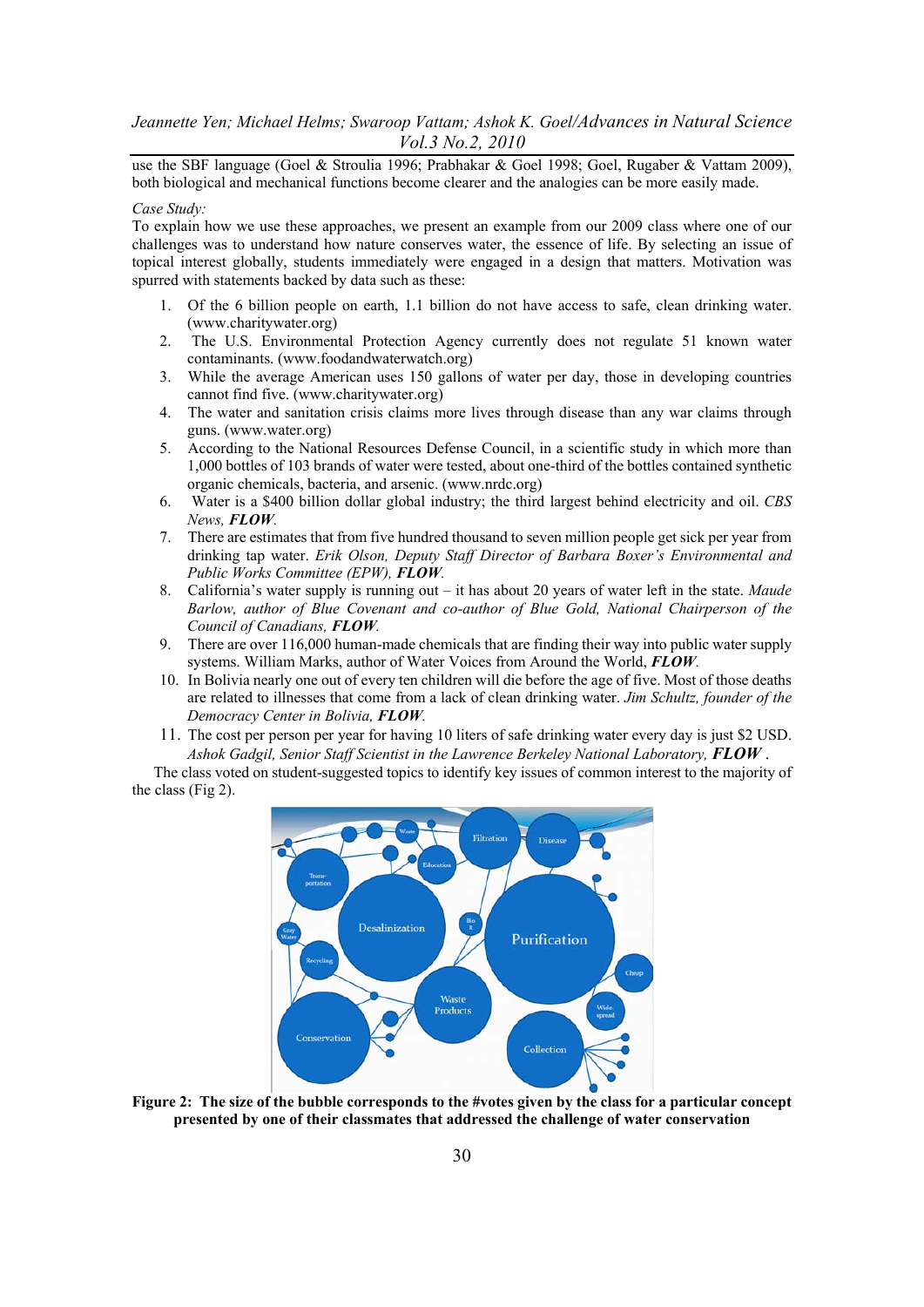To search the databases, we constructed the following table to identify keywords. Keywords were identified by function, by inverting the function, or by going to a general biology text or 'google' search for model organisms that have adapted well to certain environments subject to extremes in water availability.

#### **Table 1: Sample search criteria to retrieve information from databases that address the challenge: how does nature conserves water. The specific challenge was simply described as: "water scarcity"**

| <b>Technique</b>                                    | <b>Result</b>                                                                                                                                                                                                  |
|-----------------------------------------------------|----------------------------------------------------------------------------------------------------------------------------------------------------------------------------------------------------------------|
| <b>Functional Indexing</b><br><b>WATER SCARCITY</b> | <b>Water purification</b><br><b>Water filtration</b><br><b>Water collection</b><br><b>Water storage</b><br><b>Water transport</b>                                                                              |
| <b>Model Systems</b>                                | <b>Lotus flower</b><br><b>Kelp</b><br><b>Ecosystem</b><br><b>Namibian beetle</b><br><b>Transpiration in trees</b><br>Egg shell<br>Camel<br><b>Sweat and pant</b><br><b>Leaf structure</b><br><b>Tardigrade</b> |
| <b>Inverted Function</b><br>WATER OVERUSE           | Evaporation<br>Leakage<br><b>Flooding</b><br><b>Reduce need of water</b>                                                                                                                                       |

Working with the class, we noted that a good problem definition is difficult. Because problem statements were generally vague, we recommended that the class perform an ethnographic analysis and consider who was involved and what their constraints were. To sharpen the definition of the problem, students needed to state what function their design would provide under what conditions and environmental constraints as well as determine when the device could be deployed. Because many problem statements assumed a solution, we asked them to carefully consider the mechanism and materials needed for a feasible design. We concluded the lesson with a description of different angles on looking to nature for design inspiration.

Bio-utilization takes the actual natural system and places them in a situation to target a specific problem and thus maximizes the benefit of their natural function. Copying can be done on a macroscopic level, but it is unlikely to use the principles of nature at the microscopic level. Instead, learning from nature and applying principles releases us from structural constraints to focus on achieving functional fidelity that can be useful in many more designs.

### **PROBLEM DECOMPOSITION**

Once students attain a deeper understanding of the biological principles from reading the primary literature, they are ready for the process of translation from biology to engineering. This requires both problem decomposition and analogical reasoning. For problem decomposition, the designer iteratively decomposes the presented problem into sub-problems to create a problem hierarchy. Assuming that the problem is decomposed along functional lines (other decompositions are possible), each node in this hierarchy is a function to be achieved. When developing these problem decompositions, each function can be used as a cue to retrieve known solutions that achieve that function, thus expanding the number of alternative solutions. Solutions are transferred to the current problem, and aggregated to generate the overall solution.

A representative decomposition (**Figure 3**) illustrates one potential functional analysis of the process of filtering unwanted particles out of air. This particular decomposition was derived collectively by the class as an instructor-led in-class exercise.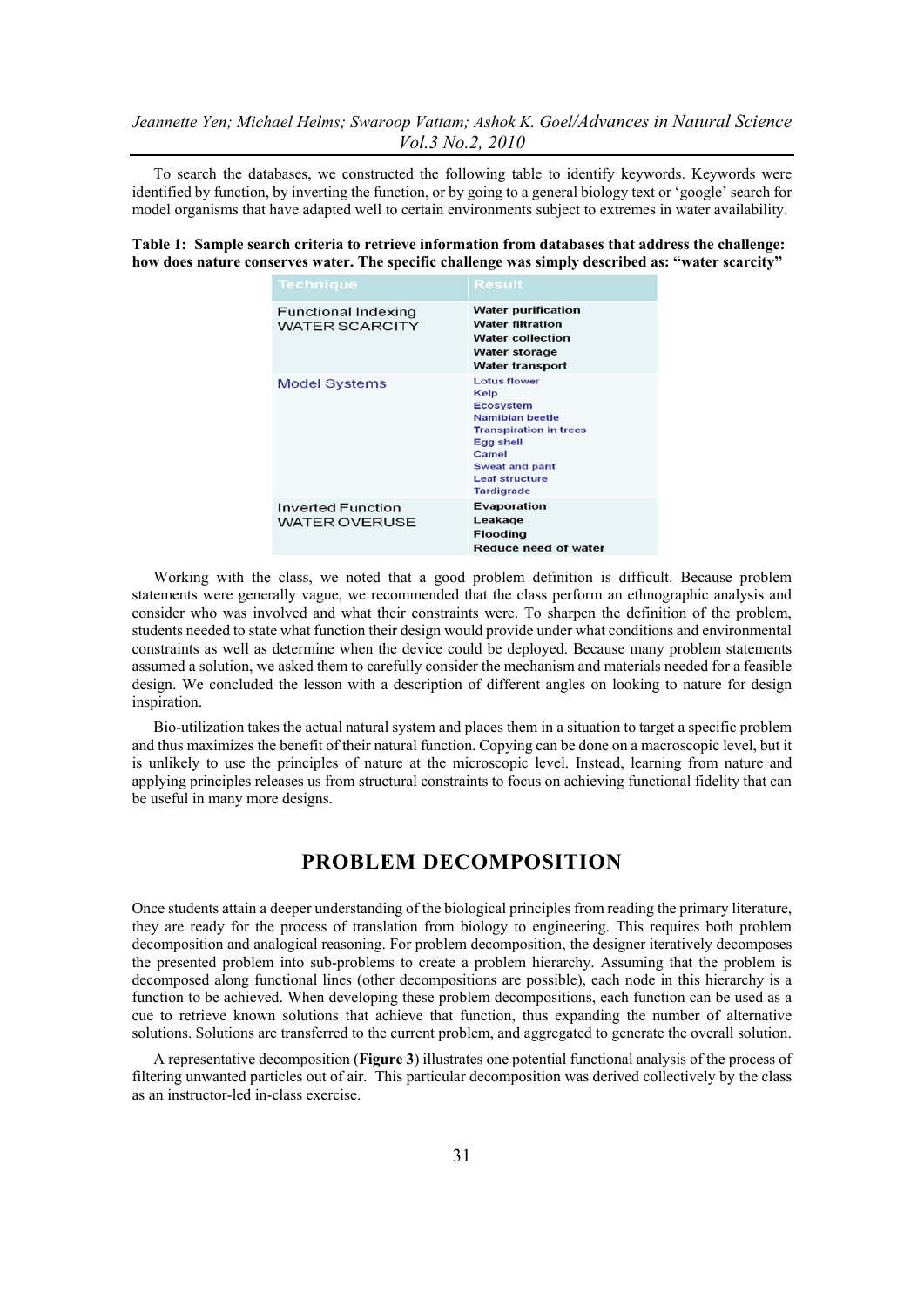*Jeannette Yen; Michael Helms; Swaroop Vattam; Ashok K. Goel/Advances in Natural Science Vol.3 No.2, 2010* 



**Figure 3: Functional decomposition for air filtration** 

Three key functions of air filtration are injecting unfiltered air into the filtration system, removing the particles from the air, and releasing the air back into the household, forming the first level of the hierarchy of the decomposition. To achieve the function of removing the particles, the system can either adhere to particles as they pass by, or can prevent particles passing through. The adhere to particles sub-function appeals to some notion of how the lung operates, where mucous in the lining of the lungs captures particles as they come in contact with it. This technique requires further sub-functions, including maximizing the surface contact area, and disposing of captured particles. The function of matching the underlying capturing medium to the particle-type suggests students are considering the problem at finer and finer scales, and bringing to bear concepts of bonding at chemical/molecular levels. It is not uncommon for scales to change across or even within levels of the decomposition. Note however, for these problem decompositions there are no right or wrong decompositions, only more or less useful ones.

To be more useful, it is important to identify functions, clearly articulating why the system performs these functions. Deep thinking about the behavior requires understanding how the function works, and the mechanisms and processes involved. Awareness of common principles helps to abstract to higher-level more general functions that may be applied more universally, thus expanding the usefulness. While it is necessary to play with the arrangement to make the best links from structures to mechanisms to functions, one also must make commitments and move on.

We show how an analysis of plant growth provided inspiration for improving solar energy conversion (**Figure 4**). Here both the natural solution and the problem have been decomposed into functions until finally a level is reached where functions overlap and a crossover can occur. In this example, the interaction of surface structural properties and ambient water was the inspiration for a self-cleaning mechanism. This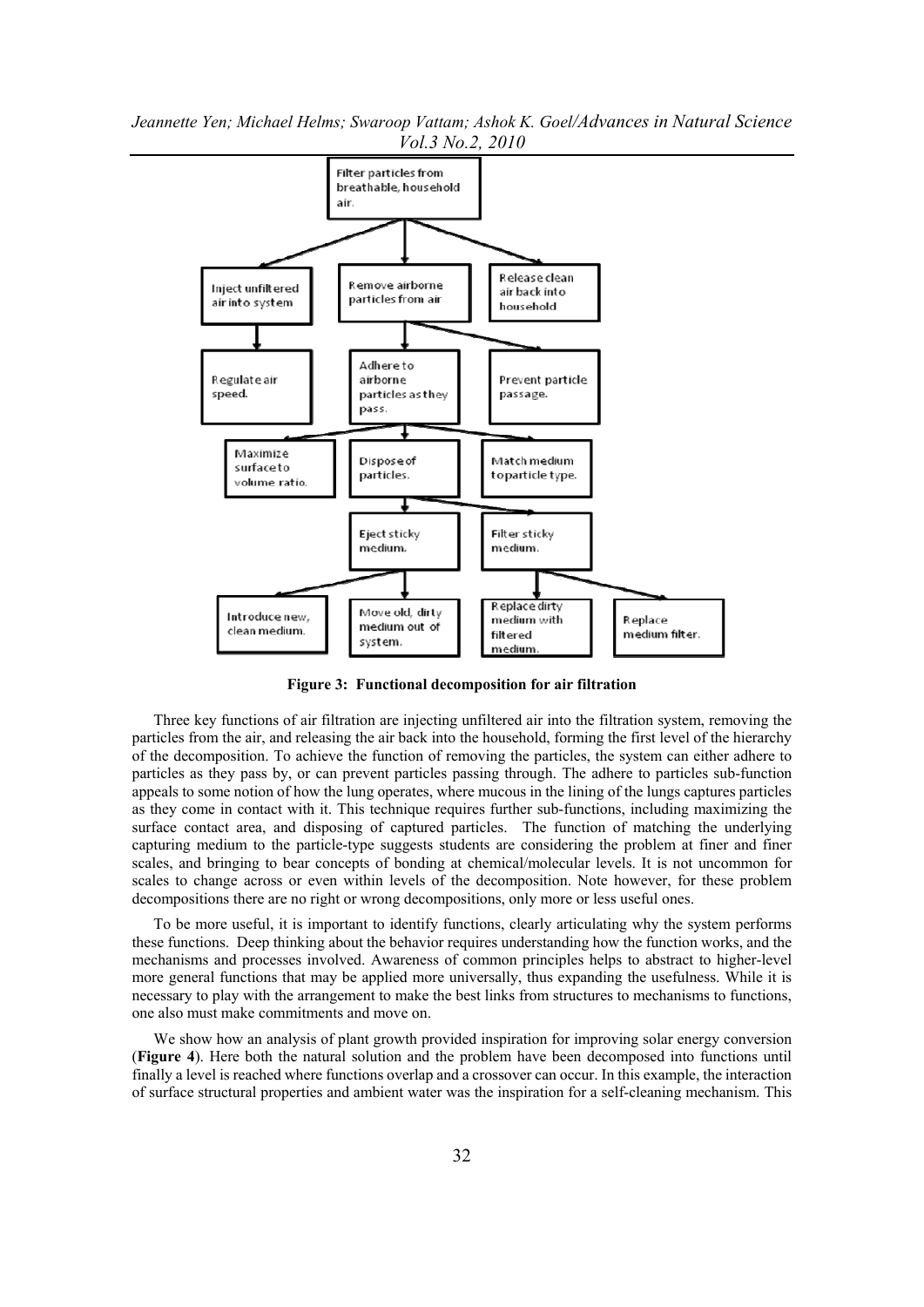*Jeannette Yen; Michael Helms; Swaroop Vattam; Ashok K. Goel/Advances in Natural Science Vol.3 No.2, 2010* 



functional decomposition shows how deep our understanding was needed to understand the source of inspiration.

**Figure 4: The functional decomposition of the process of plant growth was constructed in parallel to similar analyses of the problem of solar energy conversion. By specifying the structures and processes involved in the mechanism of photosynthesis by the plant and the mechanism of photon conversion in solar collectors, a common solution -- use of structural properties and ambient water to keep surfaces free of debris that could occlude light capture -- led to a bio inspired solution of self cleaning photovoltaic surfaces. [Adapted from Vattam et al., 2007]** 

## **COMPOUND ANALOGIES IN BID**

Our analyses of the design products and processes in BID revealed a complex interplay between solution knowledge, analogical references and problem understanding, leading to the incremental, iterative development of compound analogical solutions. In short, the process of compound analogy involves the use of two or more analogies in the design of a target system [Helms et al., 2008, 2009; Vattam et al., 2010a]. Beginning with an initial problem description P1, one is reminded of an initial source S1 (**Figure 5, 6**). During the process of transferring information from the source to the target problem, a greater understanding of the target problem evolves. The new understanding P2 may include new sub-problems, constraints, or functions to be accomplished, which may in turn remind one of an additional source S2. This additional source then may be applied to the new problem to yield a yet more elaborate problem description P3. This problem description and its resulting solution is said to be a compound analogy as it is a result of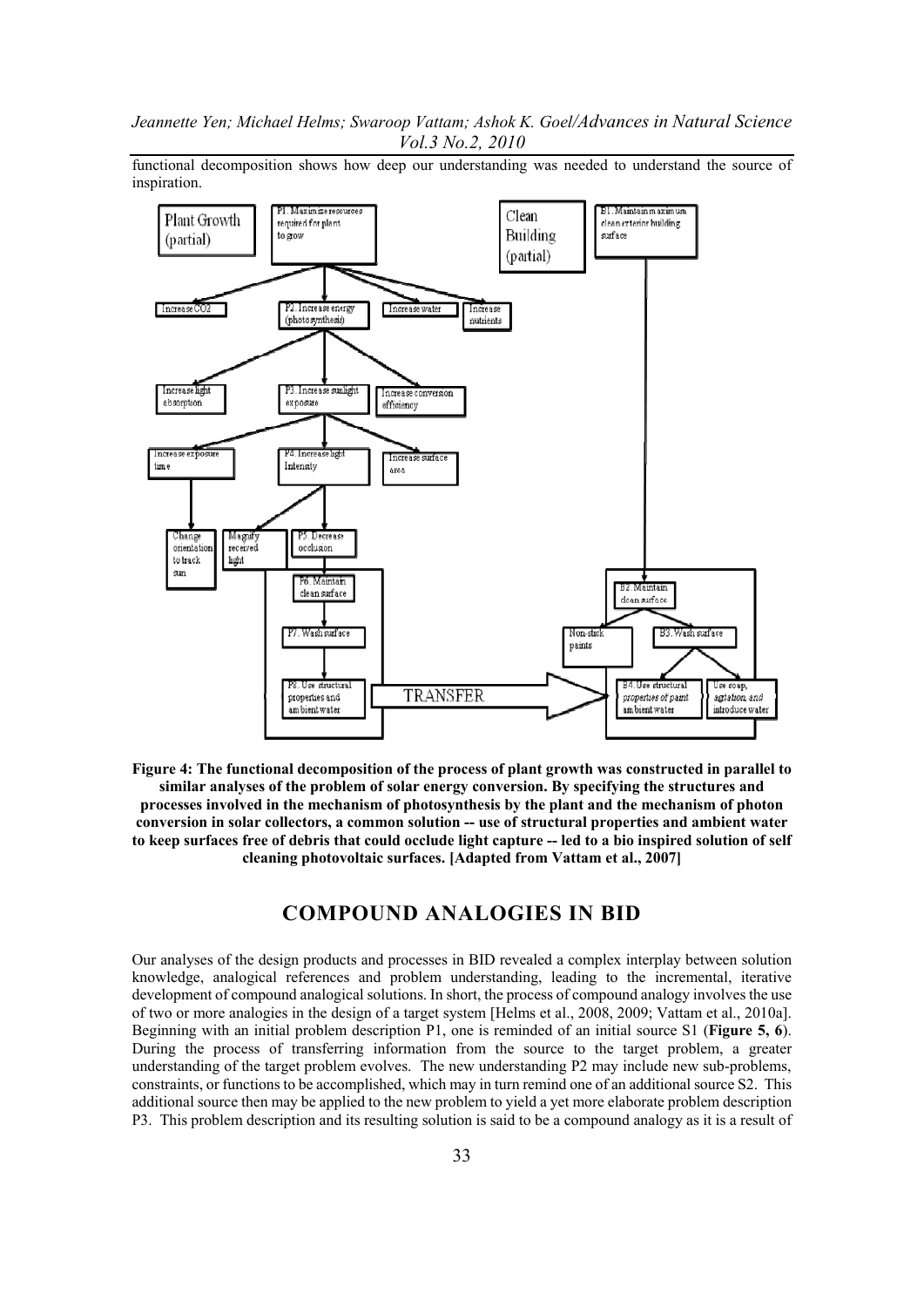*Jeannette Yen; Michael Helms; Swaroop Vattam; Ashok K. Goel/Advances in Natural Science Vol.3 No.2, 2010* 

the application of more than a single analogical transfer. Figure 5 illustrates how a problem, decomposed into its functions, can be mapped onto or matched to a series of analogues.



**Figure 5: Analogical generation of a problem description, where analogical reasoning matches functions of the problem to those found in the natural systems (Helms et al. 2008)** 

We draw two main conclusions from our analysis. First, successful BID requires that designers carry representations of previous problems that are organized at different levels of abstraction and aggregation. This organization facilitates the decomposition of solutions and allows solution analogues to be retrieved with cues taken from each level. Second, the mapping between the problem space and a target solution allows for identification of potential new solutions, but also permits inferences about problem decomposition. The design problem therefore evolves as a result of the interplay between problem decomposition and the analogy-making process. The use of compound analogies illustrates that value of incorporating principles that are deeply understood, instead of mimicking a given system. It results in creative solutions that incorporate diverse principles that may not be found in a single natural example (e.g. 'geckel' combines adhesion of geckos and mussels: [Lee et al., 2007]). It also facilitates reevaluation and reinterpretation of the design problem, and refinement of potential solutions.

This process explains complications that often arise during reintegration when the solutions from disconnected analogies do not integrate cleanly at their boundaries, or have overall constraint mismatches. Each new node from the source solution decomposition integrated into the problem space can act as an additional cue for retrieving another set of solution analogues. This process can continue iteratively leading to the incremental development of the problem space. At every stage of this iterative process, the designer can evaluate the partial solutions available and decide to take further actions. The iterative feedback between these two processes accounts for the incremental evolution of design problems.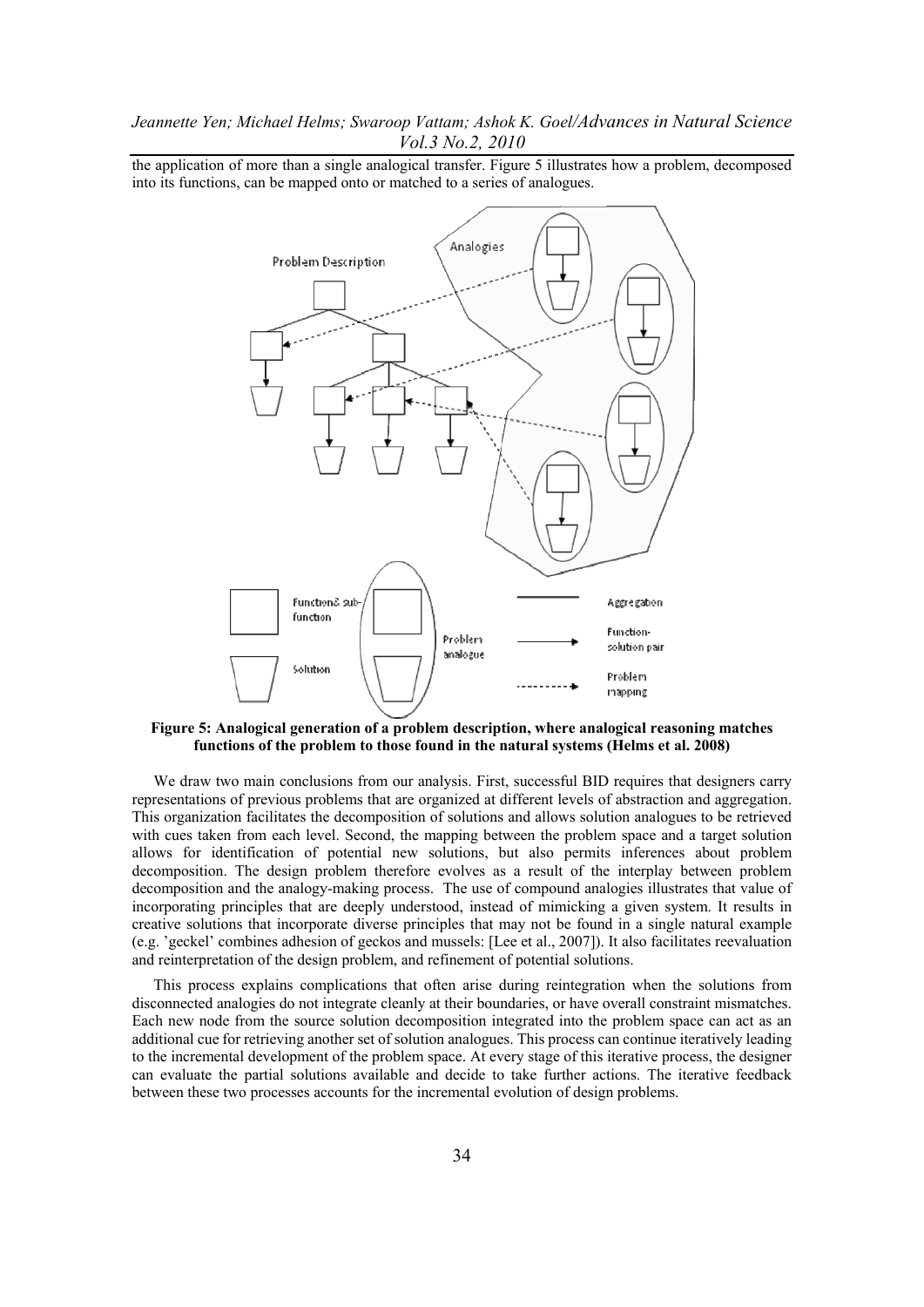If necessary, they use this feedback to refine and redefine their problem. We find that establishing the salience of biology to engineering is strengthened by showing similarity of constraints as well as problems. Clearly, the analysis of function as both an engineering and a biological pursuit helps define a common problem framework.

# **MULTIFUNCTIONAL DESIGN AND PROBLEM-DRIVEN VS. SOLUTION-BASED BID**

Multiple problems (**Figure 6**: P 1-5) often can be addressed by a particular natural solution due to the multifunctionality of natural systems. An example of a problem having more than one primary function is how the bullet proof vest provides both impact and puncture resistance. Hence, a single analogous natural system, such as an abalone shell, potentially may be applied to more than one problem and represents a multi-functional solution. Interestingly**,** we've noticed that multifunctional solutions are more likely to arise when students use a solution-driven vs. a problem-driven approach.



**Figure 6: A single natural solution (on the right) may solve one or more problems; one problem (on the left) can in turn be solved by one or more natural solutions** 

Hence, the BID can be motivated by a technological problem or potentially useful biological properties (problem- vs- solution driven approaches; [Helms et al 2008; **Figure 7]**). Both approaches have resulted in the successful application of biological concepts to technological challenges [Yen and Weissburg, 2007]. The usual problem-driven design process (**Figure 7a**) begins with a technological challenge, such as designing a lightweight bullet proof vest, which we put before students as an exercise. We used functional indexing and reframed the problem in biological terms by asking: "How do animals withstand high impact forces in nature?" Subsequent biological literature searches revealed how different organisms withstood impact using structures with unusual construction that dissipate impact forces (ram's horn, abalone shells, and lobster carapace). The search also identified articles explaining these phenomena from a materials standpoint, with one potential mechanism consisting of the interleaving of rigid calcium carbonate tiles and elastic protein layers [Lin and Meyers, 2005]. The general principle of offset rigid structures with flexibility imparted by more elastic layers inspired a design for a 'sliding plate' vest. In contrast, the solution-driven process searches for a problem that can be solved by a selected natural system. In this example (**Figure 7b**), a series of articles described how an aquatic microcrustacean was able to approach a prey stealthily, using a specific kind of leg motion [van Duren and Videler, 2003] that creates a laminar wake with minimal water disturbance [Yen and Strickler, 1996]. Synchrony in the propulsion mechanism provided a general mechanism for stealth in water. Reframing the solution in terms relevant to meeting human challenges, the problem was defined by asking this question, 'How can humans move through their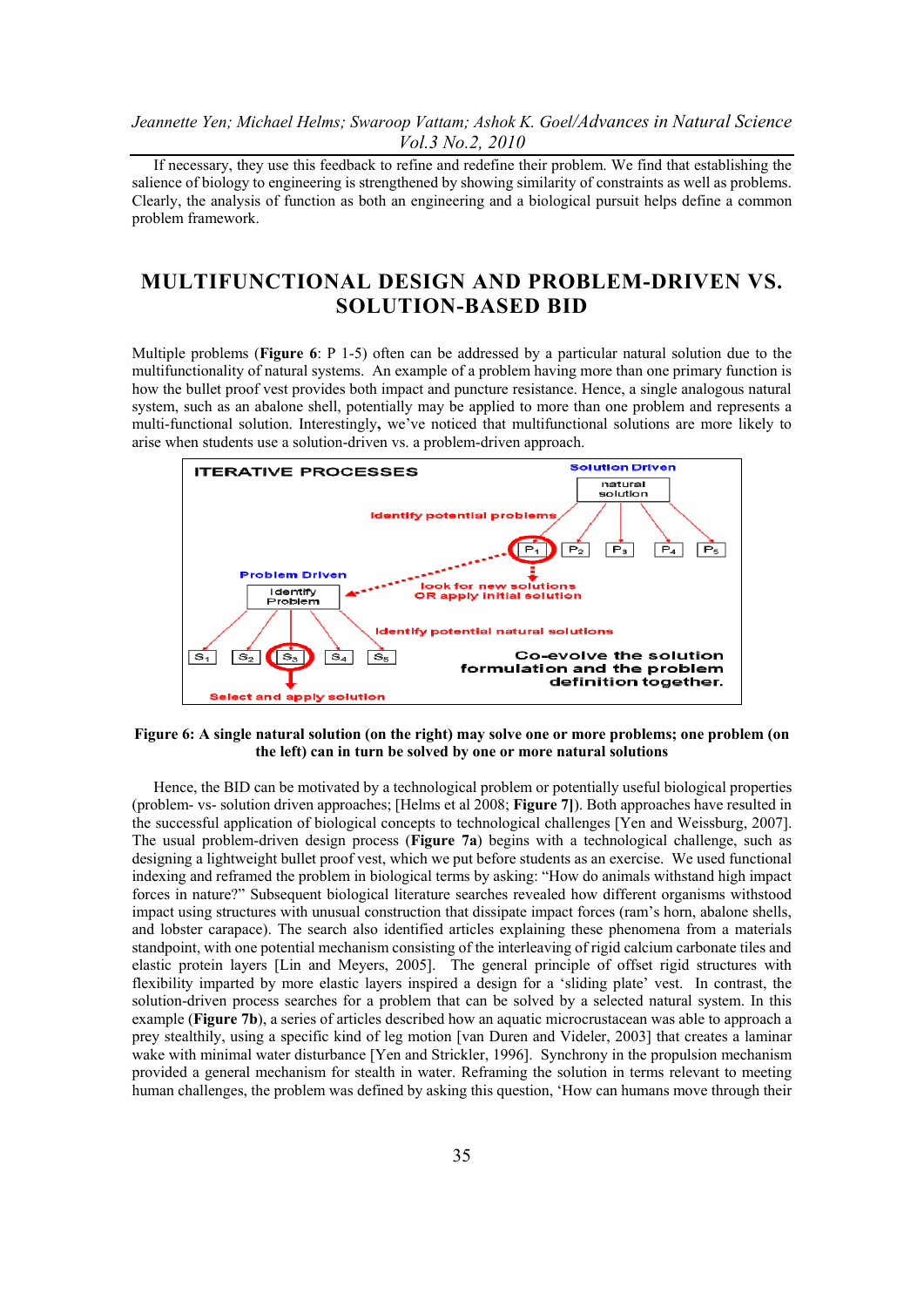environment without disturbing it?' This led to the implementation of a novel mechanism for an underwater spy-bot which could be used to observe without interfering with natural processes.



**Figure 7: a) Problem-driven bio-inspired design process. Reframing the problem in terms of natural processes is a key step in bio inspired design. Principle abstraction allows the natural solutions to**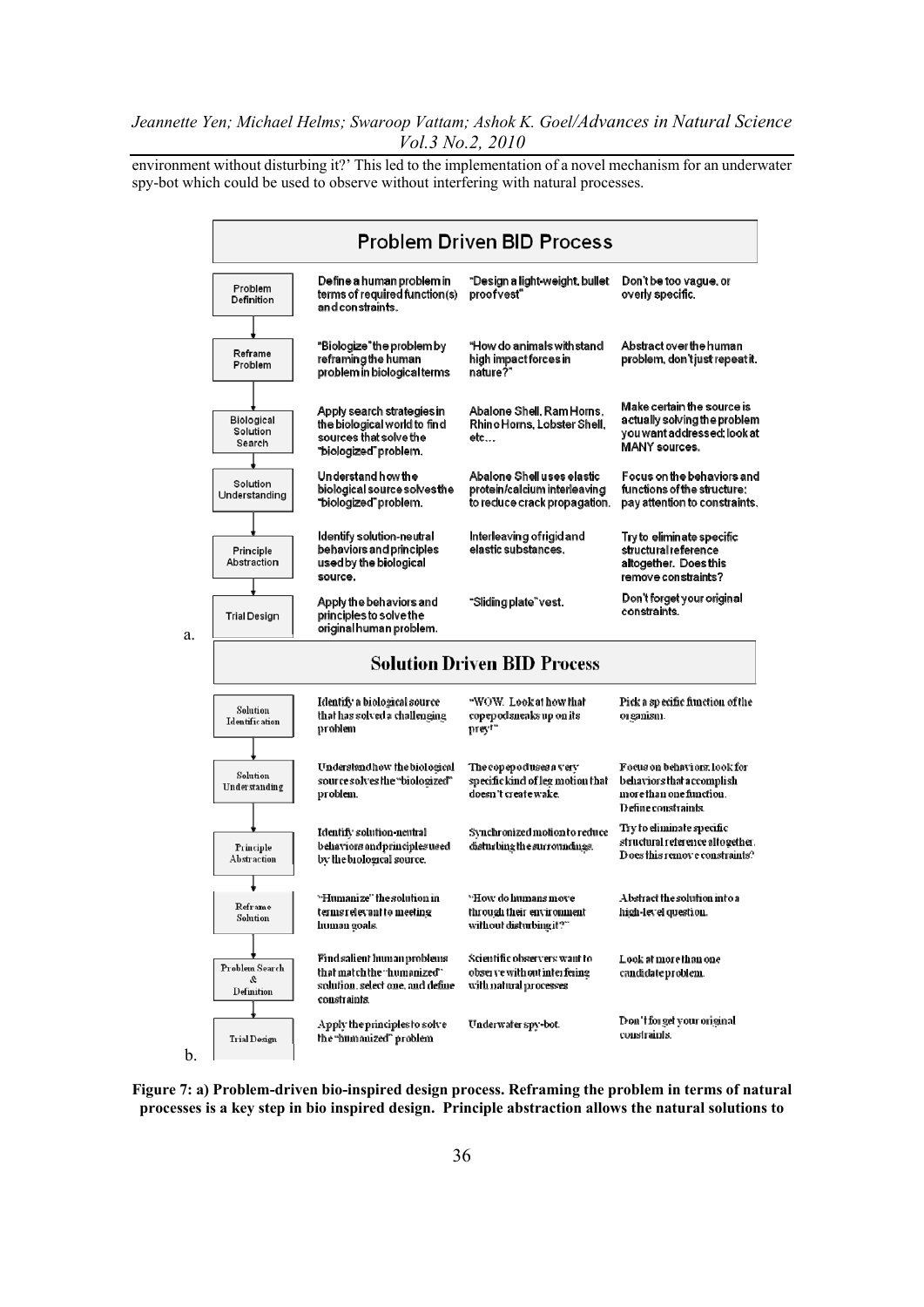**find a broader range of application to technological challenges. b) Solution-driven bio-inspired design process. Often, the particular way that an organism solves a problem is so unique and fascinating that it drives the process to reverse engineer nature, searching for a human challenge that could be solved by the natural process. Again principle abstraction is an essential step in enabling a successful translation of natural functions to technological mechanisms** 

Clearly, biological knowledge provided inspiration for novel designs through both the problem-driven as well as the solution-driven processes. Still, we see evidence that solution-driven and problem-driven approaches are different with respect to the final design outcome. An analysis of 9 BID design projects in Fall 2006 showed: 1) solution fixation limited the solution- driven design process; 2) multifunctionality dominated the solution-driven process; and 3) solution-driven approaches had a strong structural focus possibly the result of limited incubation time or limited understanding of the mechanisms responsible for the function.

These results make plain the different advantages of each approach, and possibly reveal something about the underlying design process. Whereas solution-centered approaches produce fixation probably because of the strong initial focus on a particular organism, the problem-driven approach tends to restrict the ability of the designer to reach outside of their initial framework and engage multi-functionality. Thus, we believe it is critically important to encourage students to iterate the process and switch between problem and solution focused approaches. Just as the iteration between technological problem and biological analogies may drive innovative compound solutions, it also may drive expansion and redefinition of the problem to incorporate multifunctionality, and in complimentary fashion, reduce the tendency towards design fixation.

# **DISCUSSION AND CONCLUSIONS**

Biologically inspired design captures the imagination of people from many fields. Learning how this process works and using this approach trains us to think "outside the box" and find links between different disciplines. Perhaps for this reason, as well as the success of BID in developing new products or processes [Bonser & Vincent 2007; Vincent et al. 2006], there has been increasing interest in teaching BID.

A central issue is that we currently lack strong cognitive science accounts of the thinking processes that underlie BID, and the necessary elements for successful teaching are not currently clear. Still, there is some consensus that BID requires the ability to describe function of human and biological systems, and the effective use of analogy. Vincent and colleagues (Vincent et al. 2006) have pioneered the use of TRIZ as a system to accomplish these goals. TRIZ is a method to describe principles that underlie function and define analogies between systems on the basis of shared properties. It can be very useful in identifying potential biological principles for a given problem, but it is not a cognitive science account of the underlying thinking process.

One limiting factor in BID is domain-specific terminology that diminishes the ability of biologists and engineers to indentify equivalent systems or principles across their respective fields [e.g. Chiu and Shu, 2005].. Computational tools are being developed that help non- biologists to retrieve information from the biological literature [Bruck et al. 2007; Chakrabarti et al., 2005; Sarkar & Chakrabarti, 2008; Chiu & Shu 2005, 2007; Vattam et al. 2010b]. These often take the form of libraries or repositories that allow students to find relevant examples, or systems for natural-language searching of the literature that help reduce the burden of field-specific terminology.

Another limitation is that true transference of biological principles requires the fabrication of a device or the development of a process based on the biological principle. Our 15-week course stops short of this goal as a result of our decision to focus student's attention on using BID during the initial concept generation, and surveying different areas of BID. Students clearly do not have the benefit of translating their principles into a realized device where they may understand more fully the relevant principles, and gain valuable experience in understanding the steps required to engineer complex systems [Bruck et al. 2007]. Covering a more limited topical area (e.g. robotics, materials), and providing students knowledge required to fabricate their devices can result in students developing many of the same skills as we sought to encourage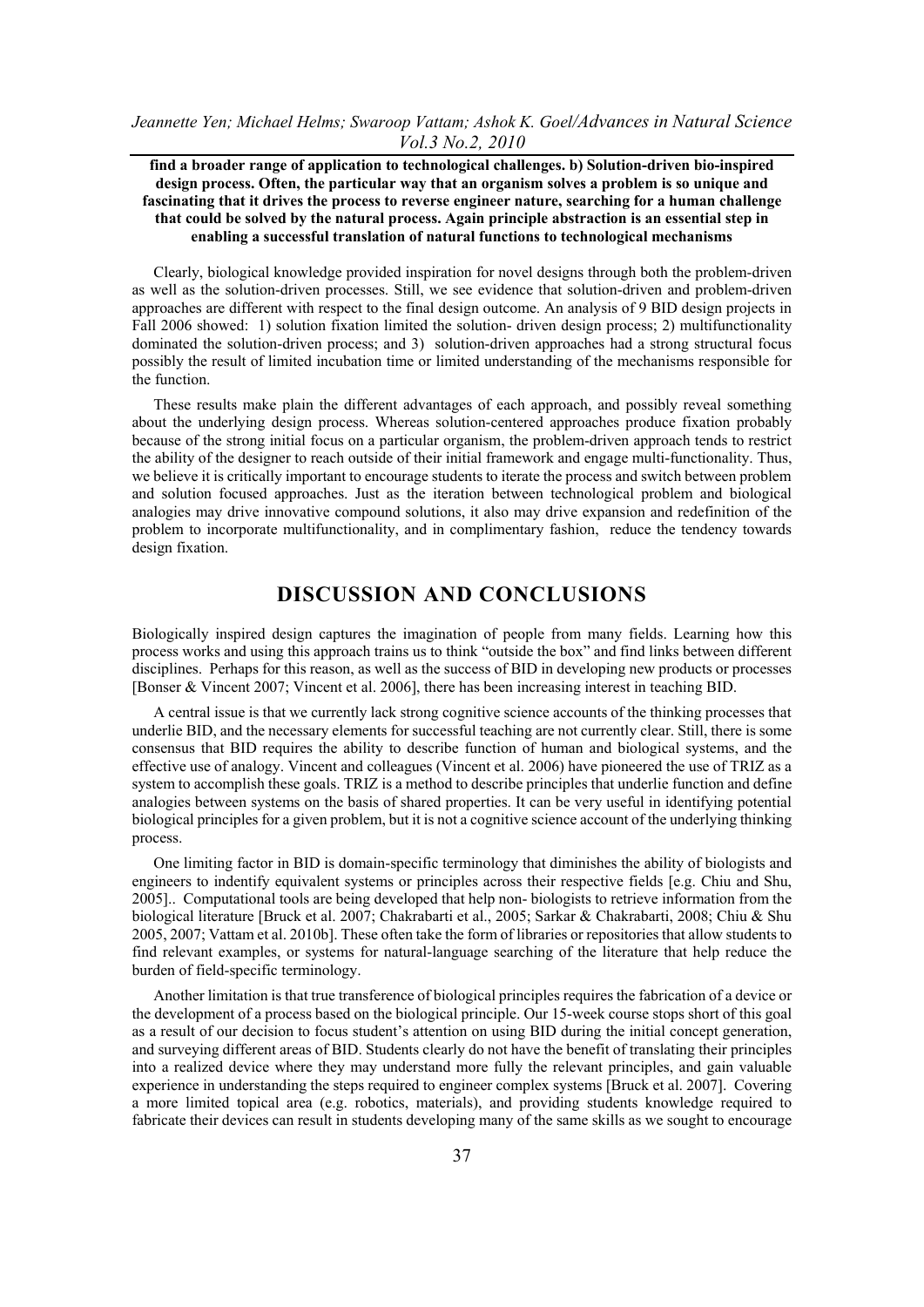in our own course [Bruck et al. 2007]. Whether to pursue a more limited subject area and proceed all the way to fabrication (i.e. a vertical approach) vs. a more comparative course stressing the role of BID in ideation (i.e. our horizontal approach) may depend on the student population, and the extent to which grounding in particular technical approaches is desired. Technical expertise is more likely to result from a more focused, vertical organization around a given subject area.

In terms of design theory, there is a need for a theoretical approach for what *content* from the biological world is applicable for design. A formal design process and theory that leverage cognitive science, learning theory, engineering education, and design theory can improve how we teach and how well we can learn to use this process. Metrics for evaluating the output, in terms of creativity, communication, cross domain transfer and design skills are needed. BID can be used to bring science out of academia and increase the respect people have for nature as a mentor and source of knowledge for practical devices, materials and processes.

#### **ACKNOWLEDGEMENTS**

Marc Weissburg and Craig Tovey have been our close partners in developing, teaching and assessing the course on biologically inspired design described in this paper. This work has also benefited from many discussions with Bert Bras, David Hu, Brent Nelson, Wendy Newstetter and David Rosen. This research has been generously supported by US National Science Foundation, through the Division of Undergraduate Education grant (#0737041) entitled "Biologically Inspired design: A Novel Interdisciplinary Biology-Engineering Curriculum and recently through a CreativeIT grant (#0855916) entitled "MAJOR: Computational Tools for Enhancing Creativity in Biologically Inspired Engineering Design." We thank the hard work and creative intellect of the bright undergraduate students at Georgia Tech who have taken our class over the past several years.

#### **REFERENCES**

- Autumn, K. (2006). Properties, Principles, and parameters of the gecko adhesive system In, *Biological Adhesives*, ed. A.M. Smith and J. A. Callow, Springer-Verlag, Heidelberg. pp. 225-256.
- Autumn, K., Liang, Y. A., Hsieh, S. T., Zesch, W., Chan, W.-P., Kenny, W. T., Fearing, R. and Full, R. J. (2000). Adhesive force of a single gecko foot-hair. *Nature 405*, 681-685.

Bar-Cohen, Y. (2006). *Biomimetics. Biologically inspired technologies.* Taylor and Francis Group, LLC.

- Benyus, J. (1997). *Biomimicry: innovation inspired by nature*. New York: HarperCollins.
- Bonser, R.H.C. and J. F.V. Vincent. (2007). Technology trajectories, innovation,and the growth of biomimetics. *2007 Proc. IMechE. 221 C: J. Mechanical Engineering Science.*
- Bruck, H. A., Gershon, A. L., Golden, I., Gupta, S. K., Gyger, L. S., Magrab, E. B. and B. W. Spranklin (2007). Training mechanical engineering stuents to utlize biological inspiration during product development. *Bionispiration and Biomemetics 2,* S198-S209.
- Casakin, H.and G. Goldschmidt. (1999). Expertise and the use of visual analogy: Implications for design education. *Design Studies 20*: 153-175.
- Chakrabarti, A., P. Sarkar, B. Leelavathamma, and B. S. Nataraju. (2005). A Functional Representation for Aiding Biomimetic and Artificial Inspiration of New Ideas. *Artificial Intelligence for Engineering Design Analysis and Manufacturing. 19:* 113-132.
- Chiu, I., and L. H. Shu. (2005). *Bridging cross-domain terminology for biomimetic design.* Paper presented at the 2005 IDETC Design Theory and Methodology, Long Beach, CA.
- Chiu, I., and L. H. Shu. (2007). Biomimetic design through natural language analysis to facilitate cross-domain information retrieval. *Artificial Intelligence for Engineering Design Analysis and Manufacturing 21:* 45-59.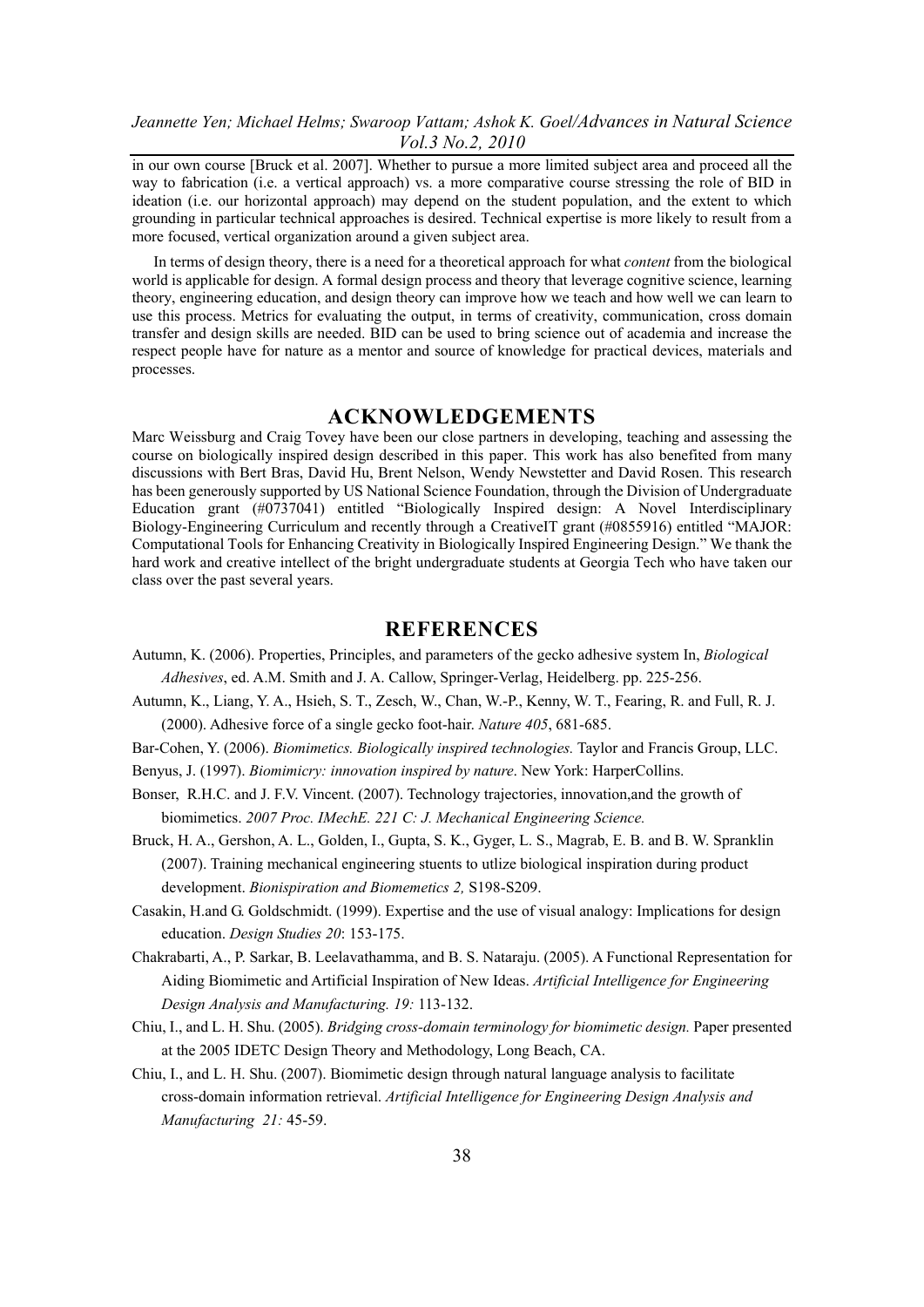- Davies, J., A. Goel and N. Nersessian. (2009). A computational model of visual analogies in design. *Journal of Cognitive Systems Research, Special Issue on Analogies - Integrating Cognitive Abilities 10:* 204-215.
- Full, R.J., R. S. Fearing, T. W. Kenny, K. Autumn. (2004). *Adhesive microstructure and method of forming same (part 1).* US Patent No. 6,737,160.
- Goel, A., S. Rugaber and S. Vattam. (2009). Structure, Behavior and Function of Complex Systems: The Structure, Behavior, Function Modeling Language. *International Journal of AI in Engineering Design, Analysis and Manufacturing, Special Issue on Developing and Using Engineering Ontologies 23:*  23-35, 2009.
- Goel, A.,and S. Bhatta. (2004). Use of design patterns in analogy-based design. *Advanced Engineering Informatics 18*: 85-94.
- Goel, A. and E. Stroulia. (1996). Functional device models and model-based diagnosis in adaptive design. *Artificial Intelligence for Engineering Design, Analysis and Manufacturing, Special issue on functional representation and reasoning 10*: 355-370.
- Goel, A. (1997). Design, analogy, and creativity. *IEEE Expert-Intelligent Systems and their Applications 12*: 62-70.
- Gross, M. and E, Do. (1995). Drawing analogies supporting creative architectural design with visual references. in *3d International Conference on Computational Models of Creative Design,* M-L Maher and J. Gero (eds), Sydney: University of Sydney 37-58.
- Helms, M., S. Vattam, A. K. Goel, J. Yen, and M. Weissburg. (2008). Problem-driven and solution-driven design: twin processes of biologically inspired design. In *Proc. ACADIA-2008.*
- Helms, M., S. Vattam and A. Goel. (2009). Biologically inspired design: products and processes. *Design Studies 30:* 606-622.
- Hey, J., J. Linsey, A. Agogino & K. Wood (2008). Analogies and Metaphors in Creative Design. *International Journal on Engineering Education, 24(2):* 283-294, 2008.
- Lee, H., B.P. Lee and P. B. Messersmith. (2007). A reversible wet/dry adhesive inspired by mussels and geckos. *Nature 448:* 348-344.
- LI, CHEN, P.B. Umbanhowar, H. Komsuoglu, D. E. Koditschek, and D. I. Goldman. (2009). Sensitive dependence of the motion of a legged robot on granular media. *Proceedings of the National Academy of Sciences, USA 106:* 3029–3034.
- LIN, A., and M.A.Meyers. (2005). Growth and structure in abalone shell. *Materials Science and Engineering A 390:* 27–41.
- Linsey, J., Wood, K., & Markman, A. (2008). Modality and Representation in Analogy. *Artificial Intelligence for Engineering Design and Manufacturing. Special issue on multi- modal design, Goel, Davis & Gero (editors). 22(2):* 85-100.
- Mak, T., & Shu, L. (2008). Using descriptions of biological phenomena for idea generation. *Research in Engineering Design, 19:1*:21-28.
- Nakrani, S., and C. Tovey. (2004). On honey bees and dynamic server allocation in Internet hosting centers. *Adaptive Behavior 12*: 223-240.
- Prabhakar, S., and A. Goel. (1998). Functional modeling for enabling adaptive design of devices for new environments. *Artificial Intelligence in Engineering 12:* 417-444.